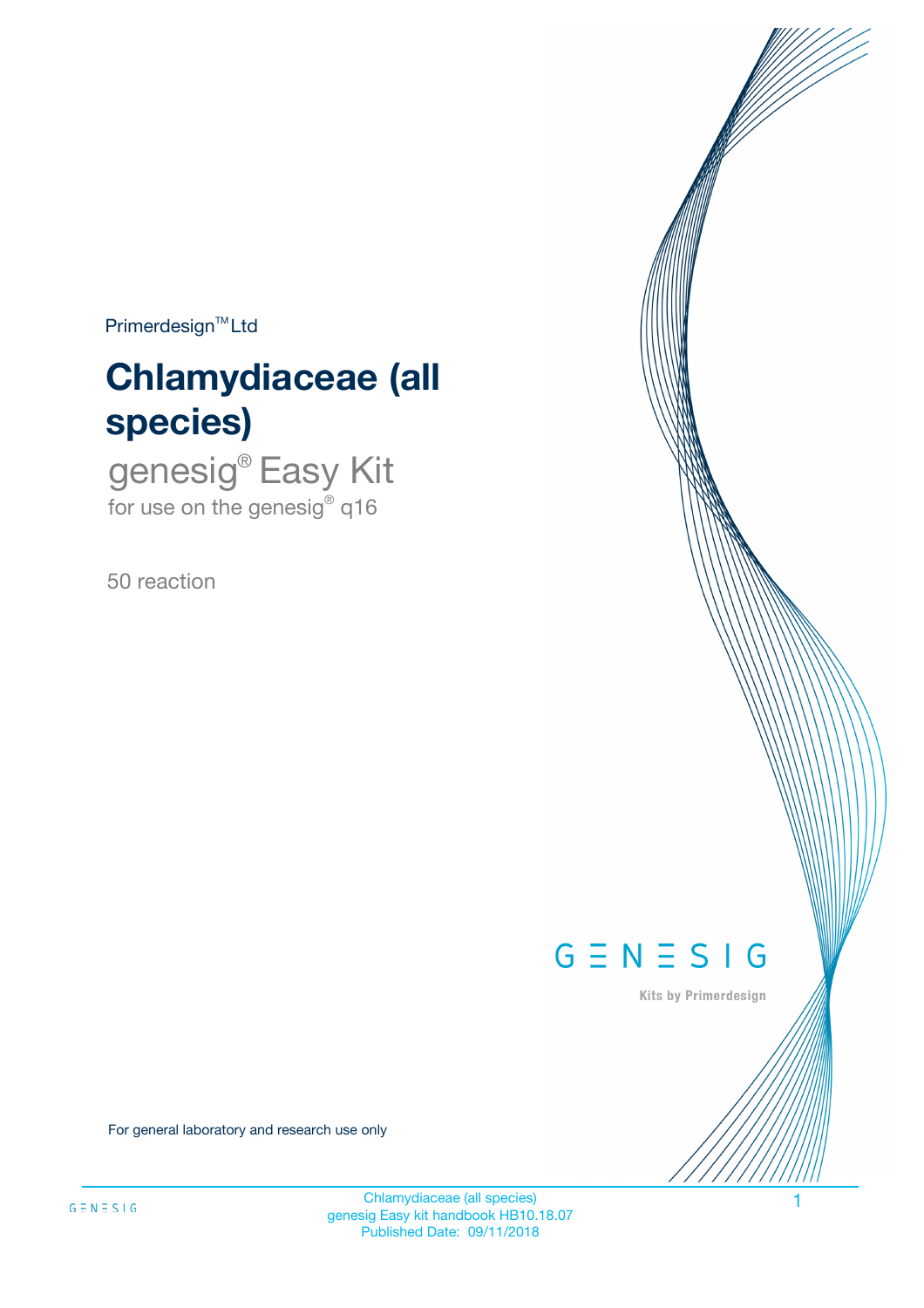# genesig® Easy: at a glance guide

#### **For each DNA test**

| Component              | <b>Volume</b> | Lab-in-a-box pipette |  |
|------------------------|---------------|----------------------|--|
| Chlamydia reaction mix | 10 µl         |                      |  |
| <b>Your DNA sample</b> | 10 µl         |                      |  |

#### **For each positive control**

| Component                 | Volume          | Lab-in-a-box pipette |  |
|---------------------------|-----------------|----------------------|--|
| Chlamydia reaction mix    | 10 <sub>µ</sub> |                      |  |
| Positive control template | 10 <sub>µ</sub> |                      |  |

#### **For each negative control**

| Component              | <b>Volume</b>   | Lab-in-a-box pipette |  |
|------------------------|-----------------|----------------------|--|
| Chlamydia reaction mix | 10 <sub>µ</sub> |                      |  |
| <u>Water</u>           | 10 <sub>µ</sub> |                      |  |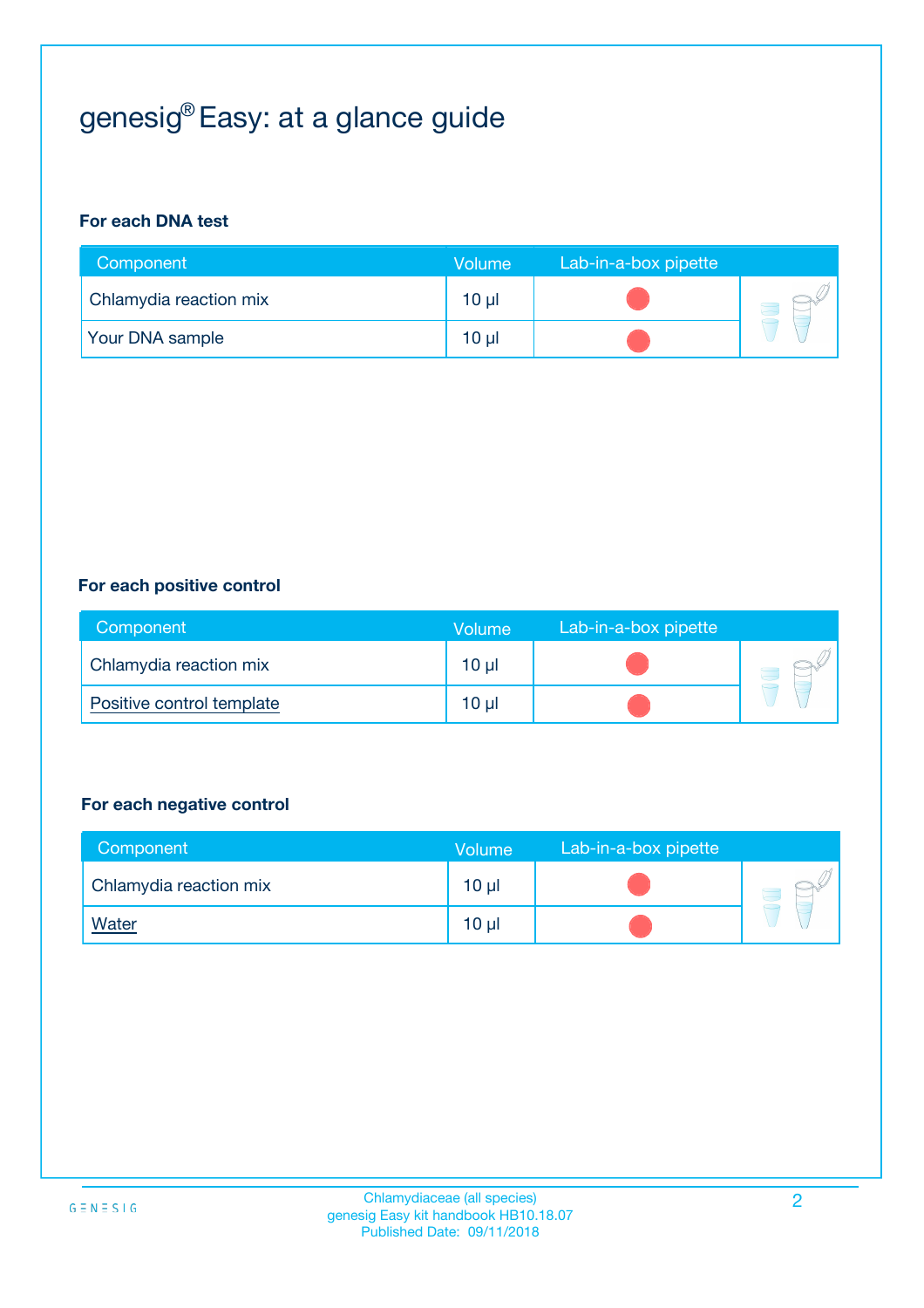# Kit Contents



## Reagents and equipment to be supplied by the user

#### **genesig® q16 instrument**

#### **genesig® Easy Extraction Kit**

This kit is designed to work well with all processes that yield high quality RNA and DNA but the genesig Easy extraction method is recommended for ease of use.

#### **genesig® Lab-In-A-Box**

The genesig Lab-In-A-Box contains all of the pipettes, tips and racks that you will need to use a genesig Easy kit. Alternatively if you already have these components and equipment these can be used instead.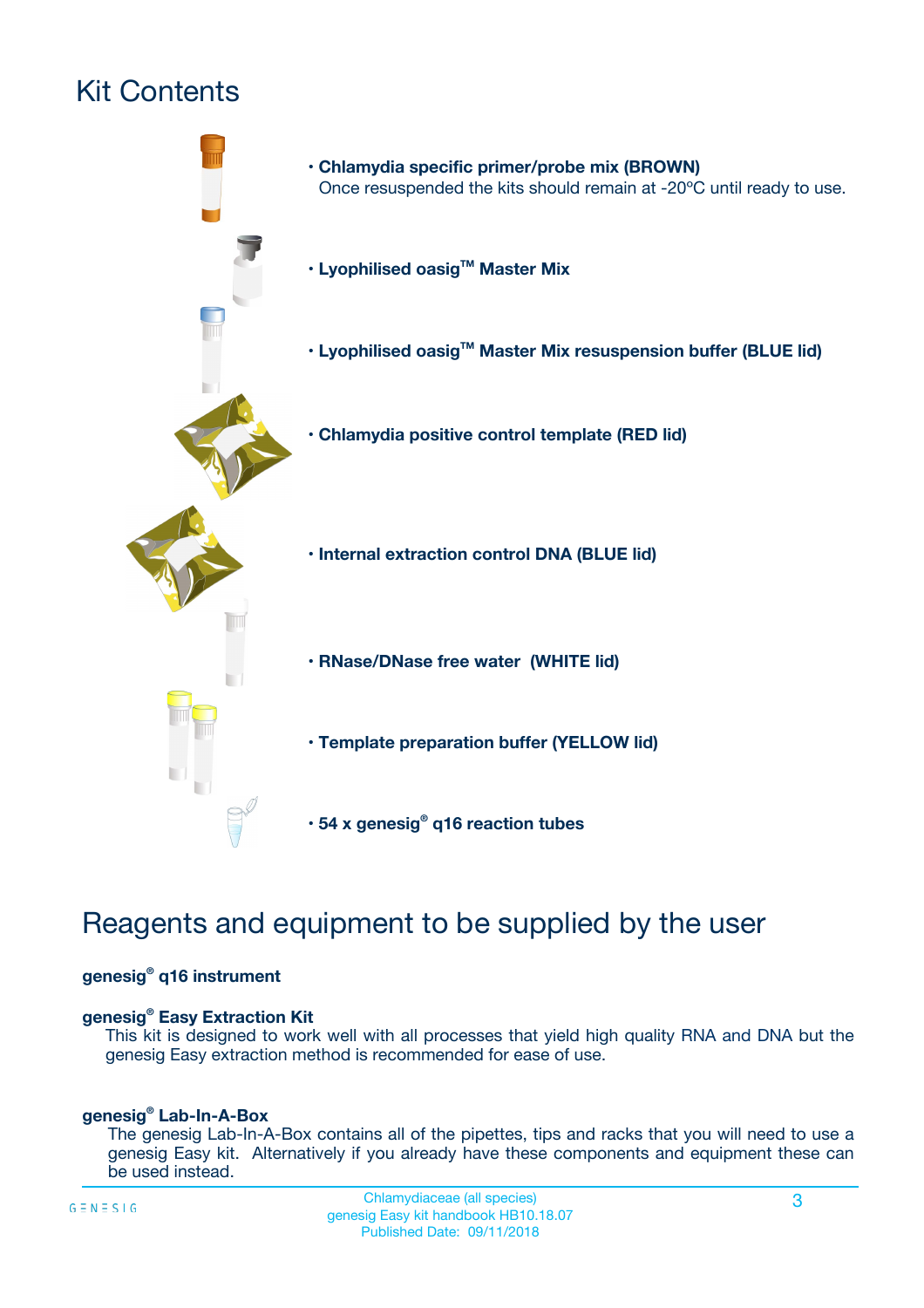## Step-by-step guide

### 1. Create your reaction mix



Use the blue pipette to transfer 500µl**\*** of the oasig Master Mix resuspension buffer into the tube of lyophilised oasig Master Mix and mix well by gently swirling. Then transfer all of that master mix into the brown tube labelled Chlamydia primers/probe.

**\***Transfering 525µl of the oasig Master Mix resuspension buffer to your oasig Master Mix (instead of the 500µl recommended above) will enable you to take full advantage of the 50 reactions by accounting for volume losses during pipetting. In order to do so with the genesig Easy fixed volume pipettes use 1x blue, 2x red and 1x grey pipettes to make the total volume. Please be assured that this will not adversely affect the efficiency of the test.

Cap and shake tube to mix. A thorough shake is essential to ensure that all components are resuspended. **Failure to mix well can produce poor kit performance.**

Leave to stand for 5 minutes. Now your reaction mix is ready to use.

Store the reaction mix in the freezer from hereon.

#### Top tip

- Ensure that the reaction mix is mixed thoroughly before each use by shaking.
- Once resuspended do not expose genesig Easy kit to temperatures above -20°C for longer than 30 minutes at a time.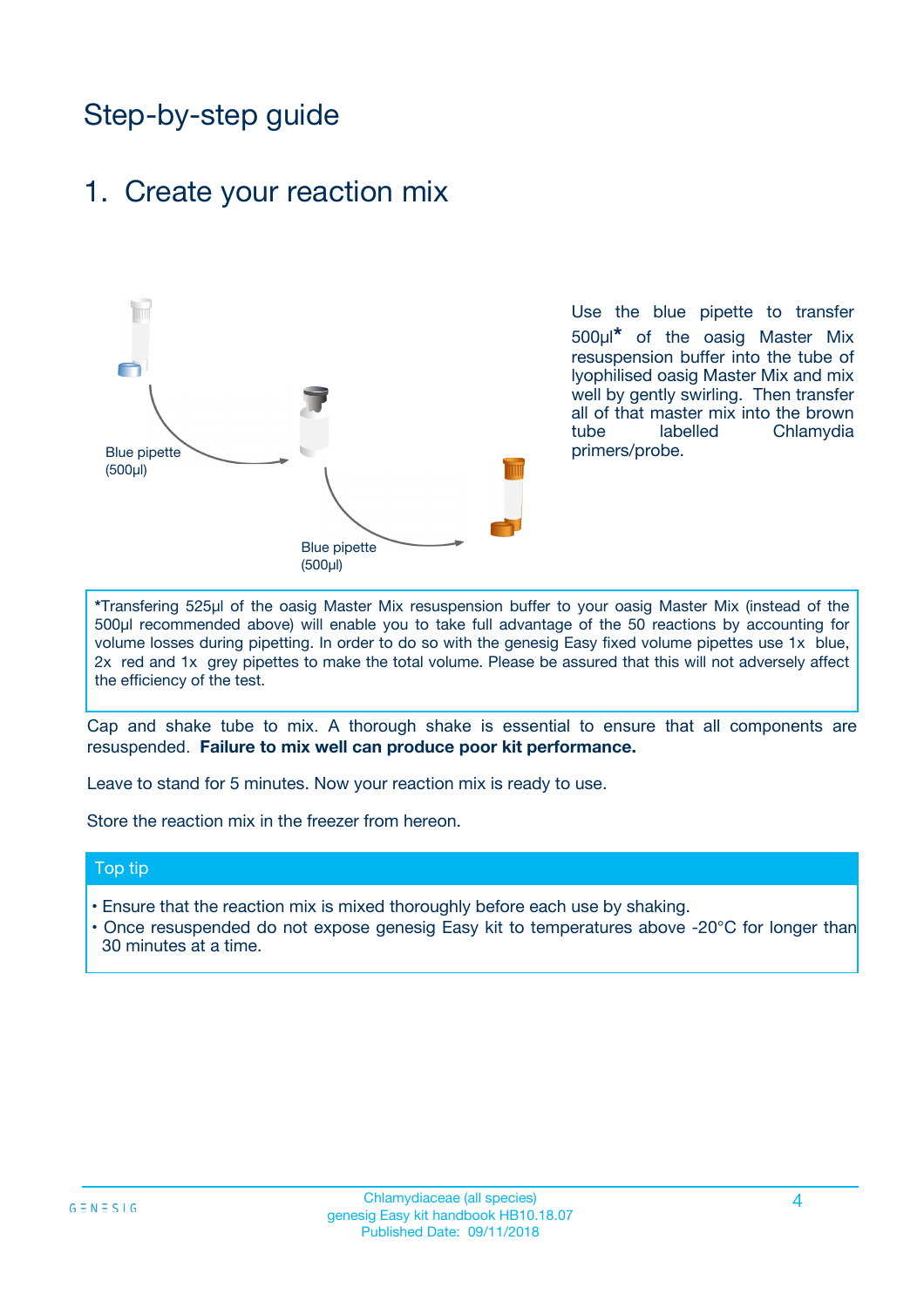# 2. Internal extraction control



Use the blue pipette to transfer 1000µl (2 x 500µl) of template preparation buffer into the Internal Extraction Control DNA tube. Cap and shake tube to mix.

Your kit contains Internal Extraction Control DNA. This is added to your biological sample at the beginning of the DNA extraction process. It is extracted along with the DNA from your target of interest. The q16 will detect the presence of this Internal Extraction Control DNA at the same time as your target. This is the ideal way to show that your DNA extraction process has been successful.

#### **If you are using an alternative extraction kit:**

Use the red pipette to transfer 10µl of Internal Extraction Control DNA to your sample **after** the lysis buffer has been added then follow the rest of the extraction protocol.

#### **If you are using samples that have already been extracted:**

Use the grey pipette to transfer 5µl of Internal Extraction Control DNA to your extracted sample.

### 3. Add reaction mix to all reaction tubes



For every reaction to be run, use the red pipette to add 10µl of your Chlamydia reaction mix to every tube.

#### Top tip

- Always pipette the reaction mix directly into the bottom of the tube.
- You can label the tube lids to aid your reaction setup but avoid labelling tube sides.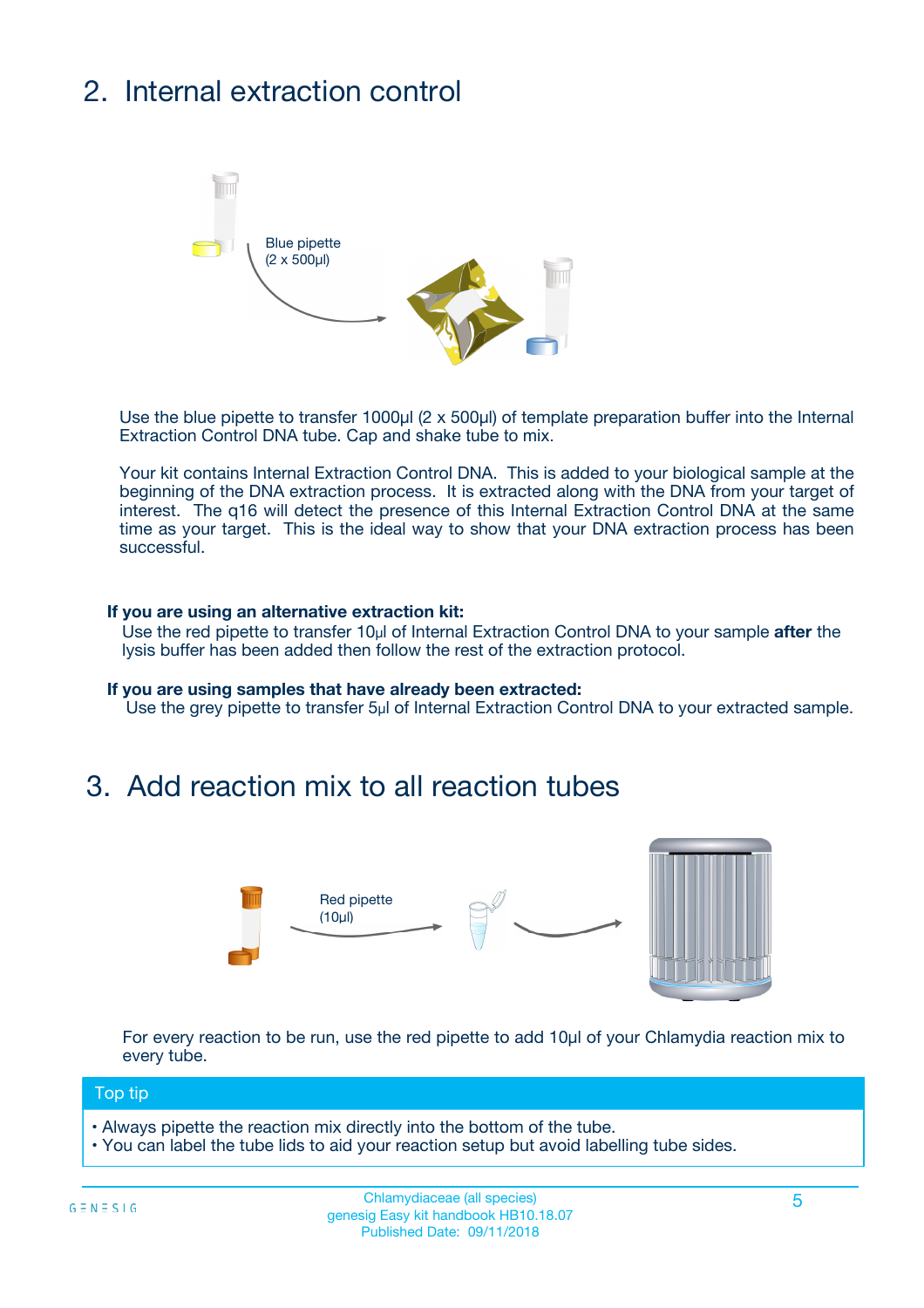### 4. Negative control



For each test you will require a negative control. Instead of DNA, water is used. This sample should typically prove negative thus proving that all of your positive samples really are positive.

To create a negative control reaction simply use the red pipette to add 10µl of the water to the required reaction tubes. Close these tubes after adding the water.

Because some genesig kit targets are common in the environment you may occasionally see a "late" signal in the negative control. The q16 software will take this into account accordingly.

#### Top tip

**•** Always add the water to the side of the tube to reduce the introduction of bubbles.

### 5. Set up a test



For each sample you wish to analyse, use the red pipette to add 10µl of your DNA sample to the required reaction tubes. Close these tubes after adding the sample. Always change pipette tips between samples.

#### Top tip

**•** Always add the DNA sample to the side of the tube to reduce the introduction of bubbles.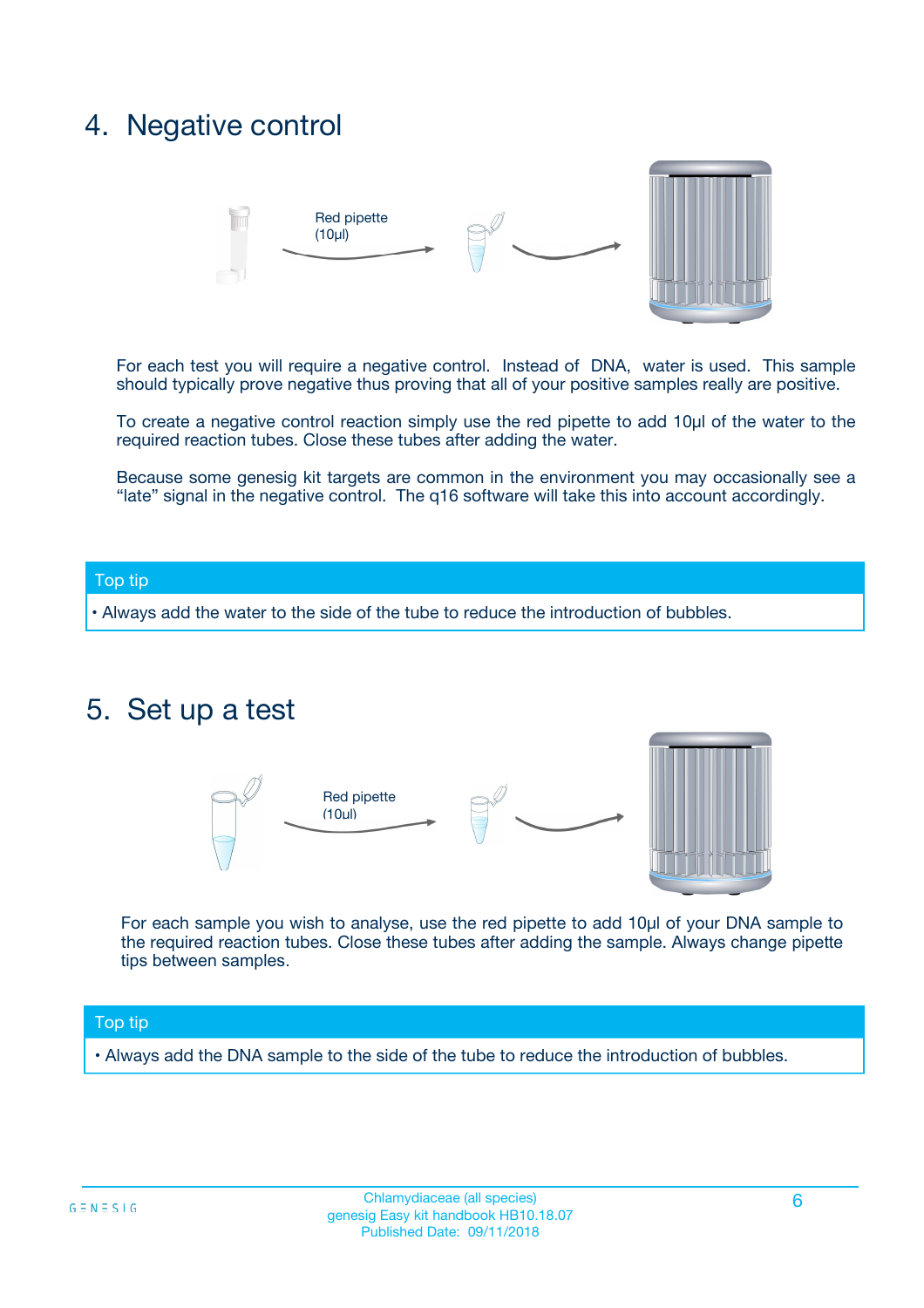### 6. Positive control



Use the blue pipette to transfer 1000µl (2 x 500µl) of template preparation buffer into the positive control template tube. Cap and shake tube to mix.

Each time you run a test you will require a positive control. This is a small portion of DNA from your target of interest. It serves two purposes:

1. It will always test positive so it shows that everything is working as it should be.

2. The q16 software knows how much DNA is present in the positive control. So it can automatically compare your sample of interest with the positive control to calculate the amount of target DNA in your sample.

To create a positive control reaction, simply use 10µl of the positive control instead of your DNA sample.



Take great care when setting up your positive control. The positive control template has the potential to give you a false positive signal in your other samples. Set positive controls up last after all other sample tubes are closed. Always change pipette tips between samples. You may even choose to set up positive controls in a separate room.

#### Top tip

**•** Always add the positive control to the side of the tube to reduce the introduction of bubbles.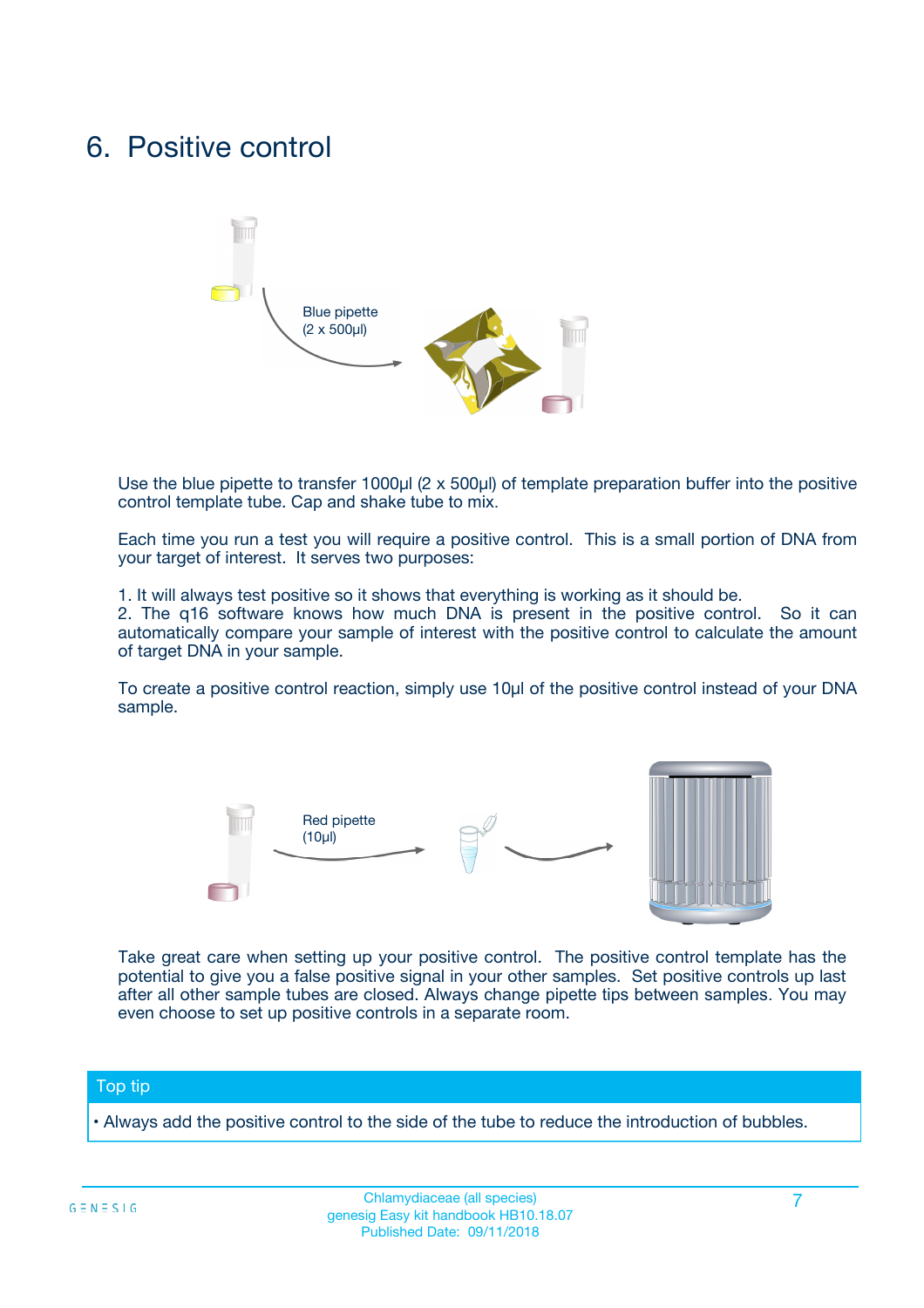# 7. Running the test

Place the tubes into the correct positions in your q16 as defined by the software, this may include positioning of empty tubes to ensure that the q16 lid is balanced. The run can then be started.

| genesig q16 PCR software - 1.2                                               |                                     | $\Box$                                                                                  |
|------------------------------------------------------------------------------|-------------------------------------|-----------------------------------------------------------------------------------------|
| Unsaved (New Experiment 2<br>$\vert \cdot \vert$<br><b>Open Experiments:</b> | <b>D</b> Open<br>Save<br>$\Box$ New | Save As<br><b>C</b> Close<br>$G \equiv N \equiv S \mid G$<br><b>&amp; Configuration</b> |
| Setup<br><b>Results</b><br><b>Stages:</b>                                    |                                     |                                                                                         |
| <b>Notes</b>                                                                 | Samples                             | <b>Tests</b>                                                                            |
| <b>Name and Details</b>                                                      | Color<br>Name                       | Note<br>Color<br>Note<br>Name                                                           |
| New Experiment 2017-10-26 11:06                                              | Sample 1                            | 条<br>علي<br>Test 1                                                                      |
| Kit type: genesig® Easy Target Detection kit                                 | Sample 2                            |                                                                                         |
| Instrument Id.:                                                              | Sample 3                            | $\qquad \qquad \blacksquare$<br>$\qquad \qquad \blacksquare$                            |
| Run Completion Time:                                                         | Sample 4                            |                                                                                         |
| <b>Notes</b>                                                                 | Sample 5<br>A<br>v                  | $\triangle$<br>4<br>$\oplus$<br>₩                                                       |
| <b>Well Contents</b>                                                         |                                     | <b>Run</b>                                                                              |
| Pos.<br>Test                                                                 | Sample                              | <b>Run Status</b>                                                                       |
| Test 1<br>-1                                                                 | <b>Negative Control</b>             | $\blacktriangle$                                                                        |
| $\overline{2}$<br>Test 1                                                     | <b>Positive Control</b>             |                                                                                         |
| $\overline{\mathbf{3}}$<br>Test 1                                            | Sample 1                            | Show full log                                                                           |
| Test 1<br>$\overline{4}$                                                     | Sample 2                            |                                                                                         |
| 5<br>Test 1                                                                  | Sample 3                            | <b>Run Control</b>                                                                      |
| 6<br>Test 1                                                                  | Sample 4                            |                                                                                         |
| $\overline{7}$<br>Test 1                                                     | Sample 5                            |                                                                                         |
| 8                                                                            |                                     | $\triangleright$ Start Run<br>Abort Run                                                 |
| <b>JOD FURTY TUDE TO BUILDED IN</b>                                          |                                     | $\overline{\mathbf{v}}$                                                                 |

#### Top tip

- Before loading tubes into the q16, check for bubbles! Flick the bottom of the tubes to remove any bubbles that may have formed during the test setup.
- Apply centrifugal force with a sharp wrist action to ensure all solution is at the bottom of the reaction tube.
- When repeating a test you can use a previous file as a template by clicking 'open' then selecting File name > Files of Type > Experiment file as template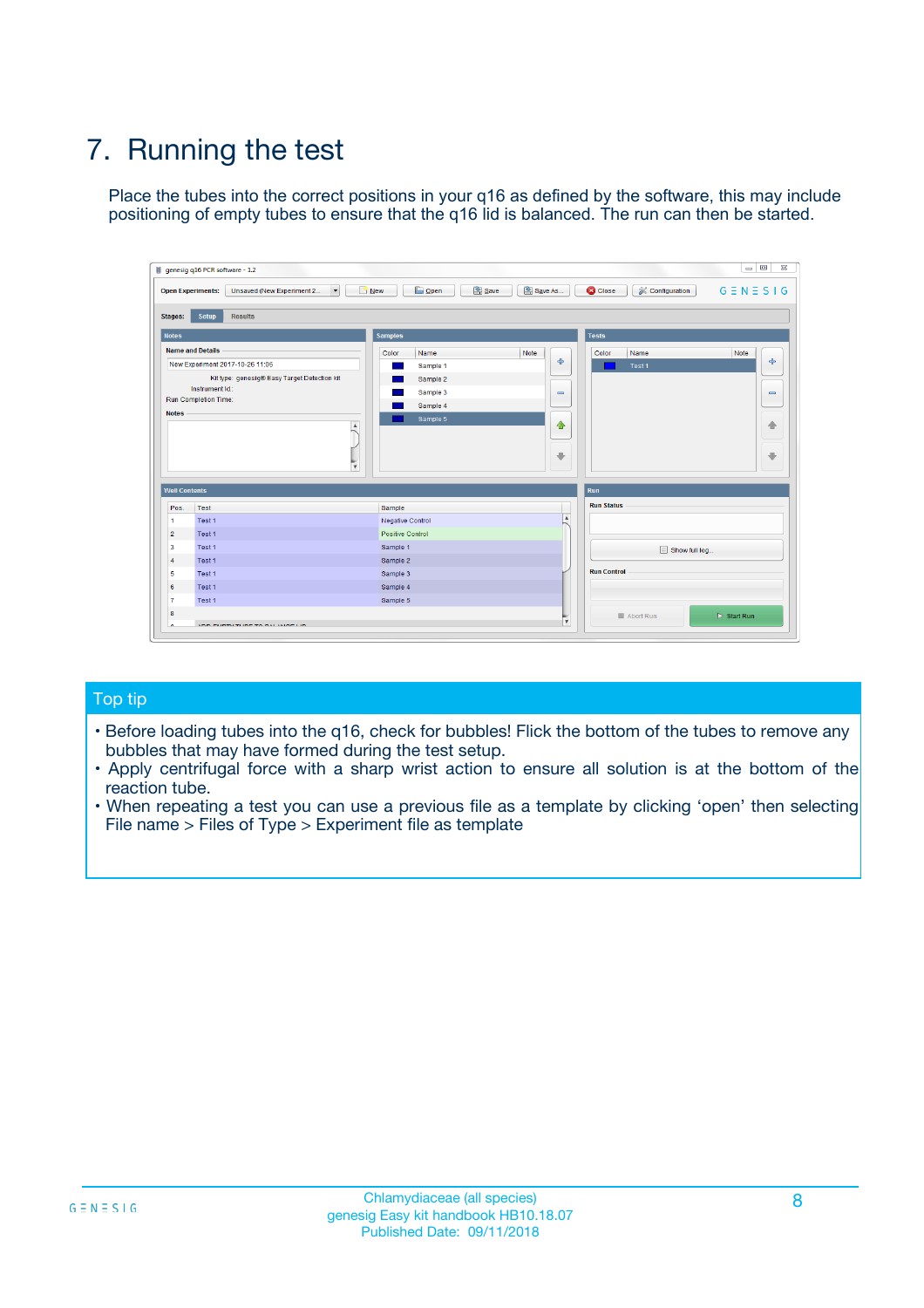## What do my results mean?

Analysis of your data is carried out automatically by the genesig q16. The following information is designed to help you fully understand a result or to troubleshoot:

### "Positive"

#### **Explanation**

Your sample has produced a positive result. Your target of interest is present and you can use the reported quantity.

"Negative"

#### **Explanation**

Your sample has produced a negative result. The target is not present in your sample.

### "Test contaminated"

#### **Explanation**

The Negative Control should be completely free of any DNA. If you see this error message it means that at some point during the setup, the Negative Control has been contaminated with DNA and has given a positive signal. This contamination has invalidated the test. The Positive Control and your test samples are both possible sources of contaminating DNA. The genesig q16 reaction tubes from previous runs will also contain very high amounts of DNA so it is important that these are carefully disposed of after the run is completed and NEVER OPENED. It may be the case that your kits have become contaminated which will lead to the same problem occurring repeatedly.

#### **Solutions**

1. Clean your working area using a commercial DNA remover solution to ensure the area is DNA free at the start of your run and re-run the test

2. If the problem persists then the kit has become contaminated and it will have to be discarded and replaced with a new kit. When you open the new kit, run a simple test to show that changing the kit has solved the problem. Prepare a test which includes only the Positive Control, the Negative Control and one 'mock sample'. For the 'mock sample' add water instead of any sample DNA. The result for the Negative Control and the mock sample should be negative indicating that contamination is no longer present.

#### **Preventive action**

An ideal lab set-up has a 'Clean area' where the test reagents are prepared and a 'sample area' where DNA samples and the Positive Control template are handled. The best workflow involves setting up all the test components (excluding the positive control template) in the clean area and then moving the tests to the sample area for sample and Positive Control addition. If this method is followed then the kit components are always kept away from possible sources of contamination. For extra security the Negative Control can be completely prepared and sealed in the clean area. All work areas should be decontaminated regularly with DNA remover.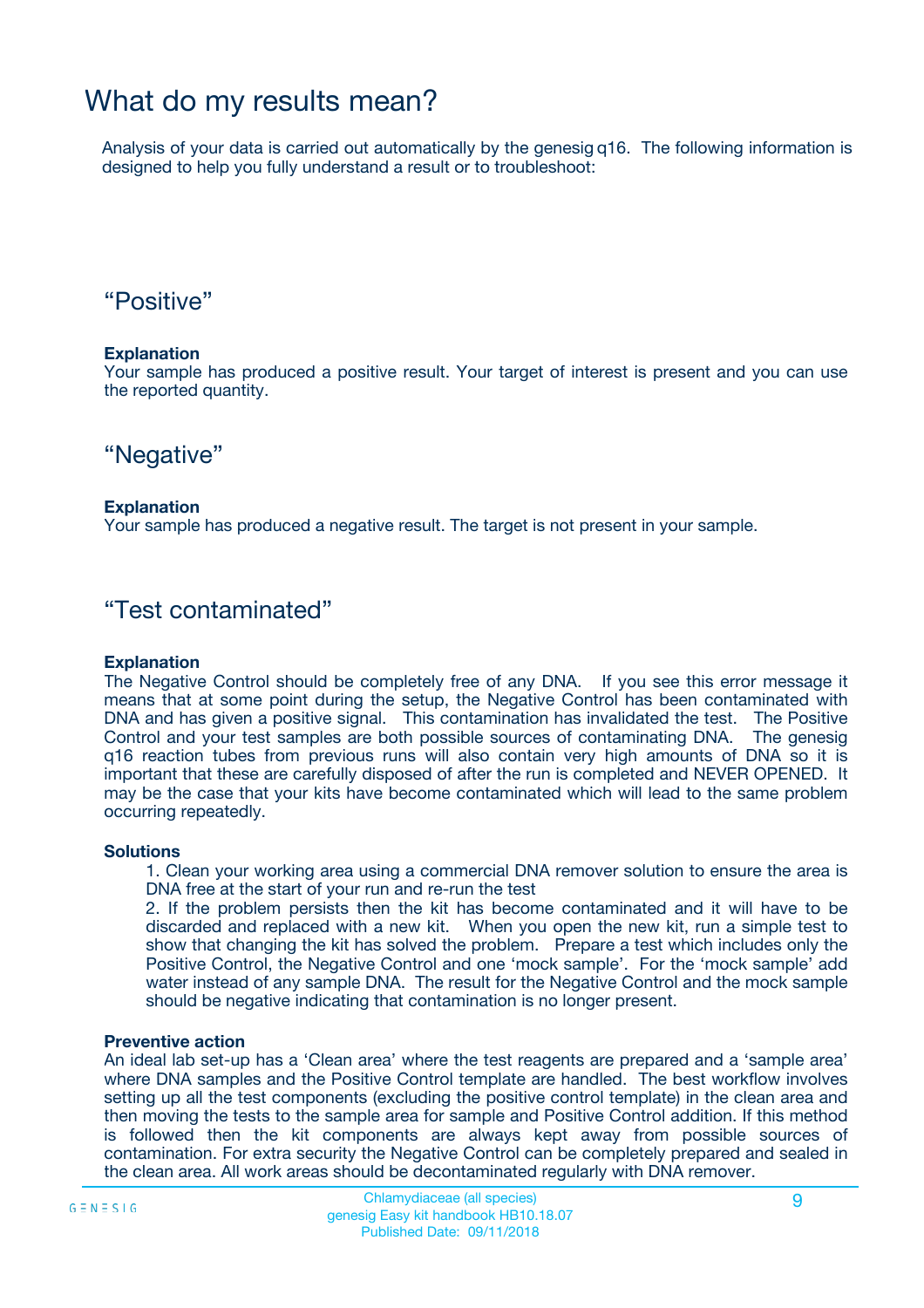### "Sample preparation failed"

#### **Explanation**

The test has failed because the quality of the sample was not high enough. The Internal Extraction Control component identifies whether the sample has been prepared correctly and is of suitable quality. This error message means that this quality control test has failed and the sample quality is not high enough for analysis.

#### **Solutions**

1. Check the sample preparation protocol for any user errors then repeat.

2. Poor quality samples can result from overloading the sample preparation protocol with too much starting material. Try reducing the amount of starting material then repeat.

3. Failing to add the Internal extraction Control DNA to your sample during the sample preparation protocol can also lead to a reported result of "sample preparation failed". Ensure that this step has not been overlooked or forgotten. If your samples are derived from an archive store or from a process separate from your genesig Easy extraction kit; you must add 5µl of Internal Extraction Control DNA into each 0.5ml of your sample to make it suitable for use on the q16.

### "Positive result, poor quality sample"

#### **Explanation**

The test is positive so if you are only interested in obtaining a 'present or absent' answer for your sample then your result is reliable. However, the test contains an Internal Extraction Control component that identifies if the sample is of high quality. This quality control test has failed and the sample is not therefore of high enough quality to accurately calculate the exact copy number of DNA present. If you require quantitative information for your sample then proceed with the solutions below.

#### **Solution**

For appropriate solutions, read the "Sample preparation failed" section of this handbook.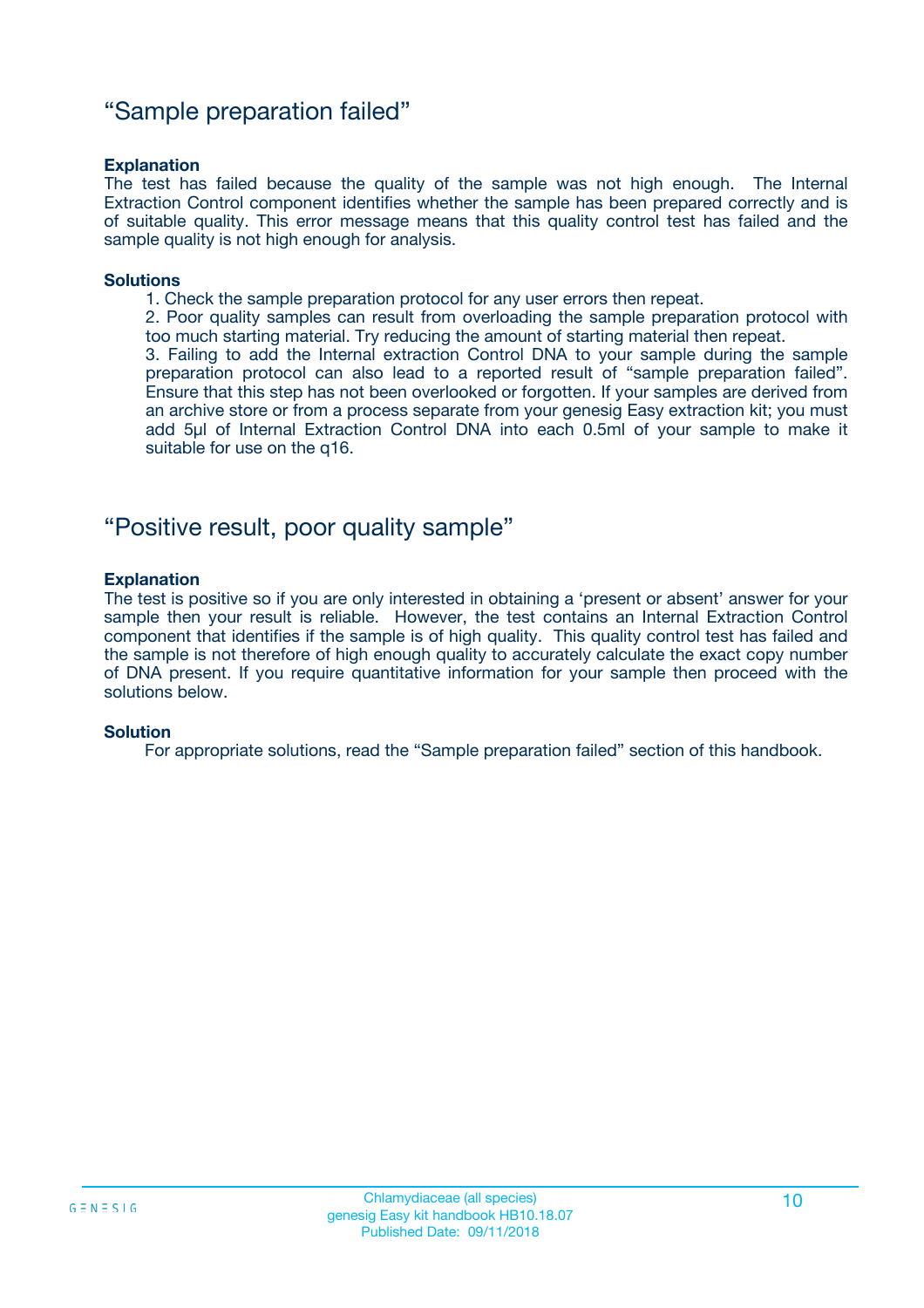### "Test failed"

#### **Explanation**

The test has failed because the Positive Control has not worked. The Positive Control is present to show that all aspects of the test are working correctly together. When this control test fails, the test as a whole is invalidated. This finding indicates that a problem has occurred in the reaction set-up part of the experiment and has nothing to do with sample preparation.

#### **Solutions**

- 1. Check the entire workflow and test set-up to look for any user errors, then repeat the test e.g. have the right colour pipettes and solutions been used with the correct tubes?
- 2. Ensure the positive and negative controls are inserted into the correct wells of your q16.

3. A component of the test may have 'gone off' due to handing errors, incorrect storage or exceeding the shelf life. When you open a new kit, run a simple test to show that changing the kit has solved the problem. Prepare a test which includes only the Positive Control, the Negative Control and one 'mock sample'. For the 'mock sample' add internal control template instead of any sample DNA. If the Positive Control works, the mock sample will now be called as a negative result.

### "Test failed and is contaminated"

#### **Explanation**

The Positive Control is indicating test failure, and the Negative Control is indicating test contamination. Please read the "Test Failed" and "Test contamination" sections of this technical support handbook for a further explanation.

#### **Solution**

For appropriate solutions, read both the "Test failed" and "Test contaminated" sections of this handbook.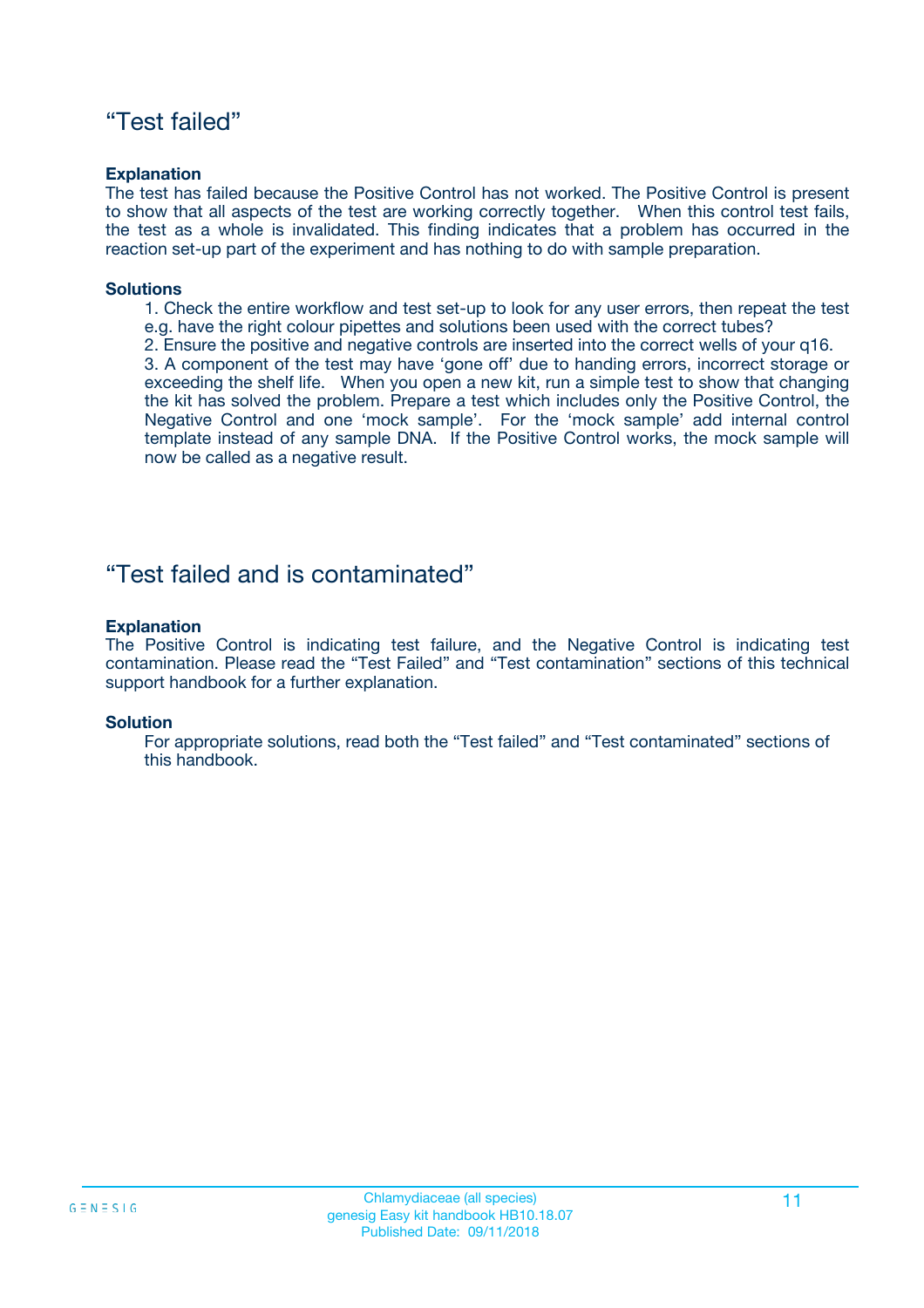## Chlamydiaceae (all species)

The bacterial family, Chlamydiaceae, contains two genera of closely related, Gram-negative pathogens. They are all aerobic, non-motile bacterium with a coccoid or rod-shaped cell body. The genus Chlamydia contains three species: Chlamydia muridarum, C. suis and C. trachomatis. The latter of which infects humans while the other species infect mice and swine respectively. The second genus, Chlamydophila represents the species Chlamydophila pneumoniae, C. pecorum, C. psittaci, C. abortus, C. felis and C. caviae. All species of the Chlamydiaceae family are around 0.1µm-0.8µm in length with genomes of approximately 1Mbp length in a circular arrangement usually with one plasmid.

All species within this family are obligate pathogens, and are metabolically inert outside of a host. Upon infection of a host, the dispersal form of the bacterium, known as elementary bodies, attach to the host cells and are subsequently engulfed by phagocytosis. Once within the cell, the elementary bodies transform into reticulate bodies which undergo binary fission in the host cells' inclusion bodies to gives rise to new elementary bodies which are then released by cell lysis allowing for spread and infection of new host cells.

Each species target specific hosts and can cause a range of illnesses that vary between host species.

The most commonly known species is C. trachomatis, the causative agent of Chlamydia, the sexually transmitted disease. This bacterium can also be transmitted from mother to child during pregnancy and infect the eyes causing conjunctivitis. The genital infection causes urethritis, epididymitis and prostatitis in males and Pelvic Inflammatory Disease (PID) in females with an increased risk of contracting HIV. Transmission of the bacteria occurs via contact with infected bodily fluids which then infect mucosal membranes. The infection can be treated with a course of antibiotics.

Sexually transmitted infections in females are most often asymptomatic, but can manifest in chronic pain of the pelvic region, vaginal bleeding and painful urination. Infection of the ovaries, fallopian tubes or uterus causes Pelvic Inflammatory Disease (PID) which can lead to difficulties in conceiving, increased risk of ectopic pregnancy or infertility. Infections in males are more likely to be symptomatic, causing painful urination, discharge from the penis and swollen testicles and may eventually causes infertility if left untreated.

Eye infections that cause conjunctivitis or trachomas are thought to cause up to 15% of cases of blindness and C. trachomatis is therefore an important pathogen in this area.

Chlamydia muridarum causes pharyngitis, bronchitis, and pneumonitis in infected mice and hamsters and is most likely to be transmitted via contact with infected bodily fluids. While Chlamydia suis causes enteritis, pneumonia and conjunctivitis in infected swine and is likely to be transmitted in the same way.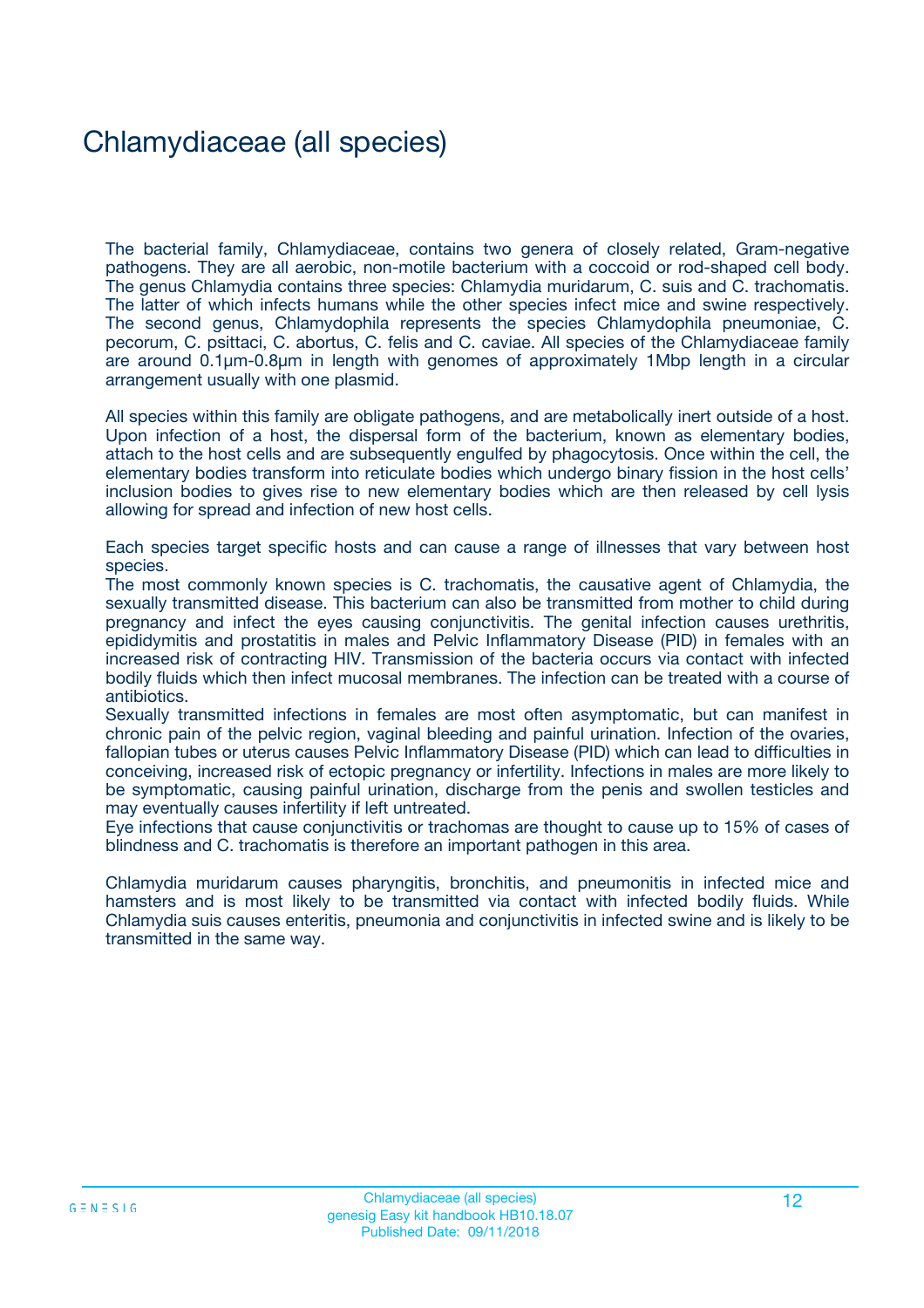## **Specificity**

The Primerdesign genesig Kit for Chlamydiaceae (all species) (Chlamydia) genomes is designed for the in vitro quantification of Chlamydia genomes. The kit is designed to have a broad detection profile. Specifically, the primers represent 100% homology with over 95% of the NCBI database reference sequences available at the time of design.

The dynamics of genetic variation means that new sequence information may become available after the initial design. Primerdesign periodically reviews the detection profiles of our kits and when required releases new versions.

This kit is based on a paper by Wons et. al (2017):

Wons J, Meiller R, Bergua A, Bogdan C, Geißdörfer W. Follicular Conjunctivitis due to Chlamydia felis—Case Report, Review of the Literature and Improved Molecular Diagnostics. Frontiers in Medicine. 2017;4:105. doi:10.3389/fmed.2017.00105.

If you require further information, or have a specific question about the detection profile of this kit then please send an e.mail to enquiry@primerdesign.co.uk and our bioinformatics team will answer your question.